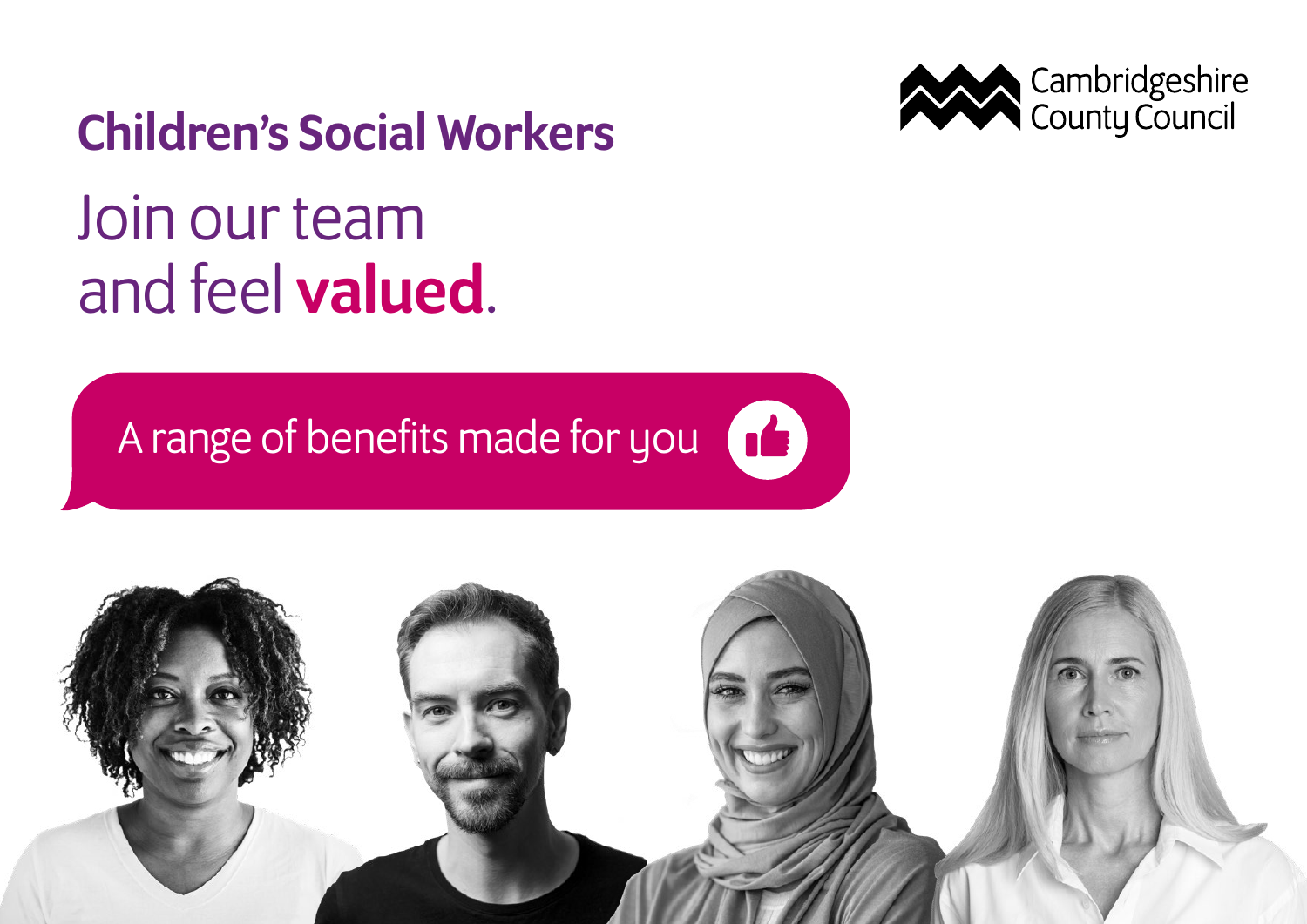#### **Our mission is to be a Council that delivers the best possible outcomes for our service users.**

We recognise that we can't do that without our incredible workforce and that it is vitally important that we demonstrate our commitment to them all.

But we also understand that there are many aspects of life that are important to each of us. Often at different stages throughout our career too. So, we've developed our range of benefits with this in mind.

#### Take a look at our benefits and give us a call if you have any questions.



### Competitive salaries

We pride ourselves on employing talented social workers and offer salary packages with opportunities to earn up to £36,470.00 for Social Workers. In addition, our Senior Practitioners / Senior Social Workers can earn up to £41,412.00.

### Progression scheme

A pay progression scheme for our Social Workers to enable them to **accelerate through the pay grade** as they gain experience and skills.

### Retention payment

We offer a scalable retention payment to loual Social Workers after the first full year of employment, this increases during the first three years of service. On completion of three continuous years, you will receive a fixed sum for every year you remain in post thereafter.

This offer is available to Social Workers and Senior Practitioners in Assessment, Family Safeguarding, and Corporate Parenting teams.

A fixed annual retention scheme is also available for Team Managers.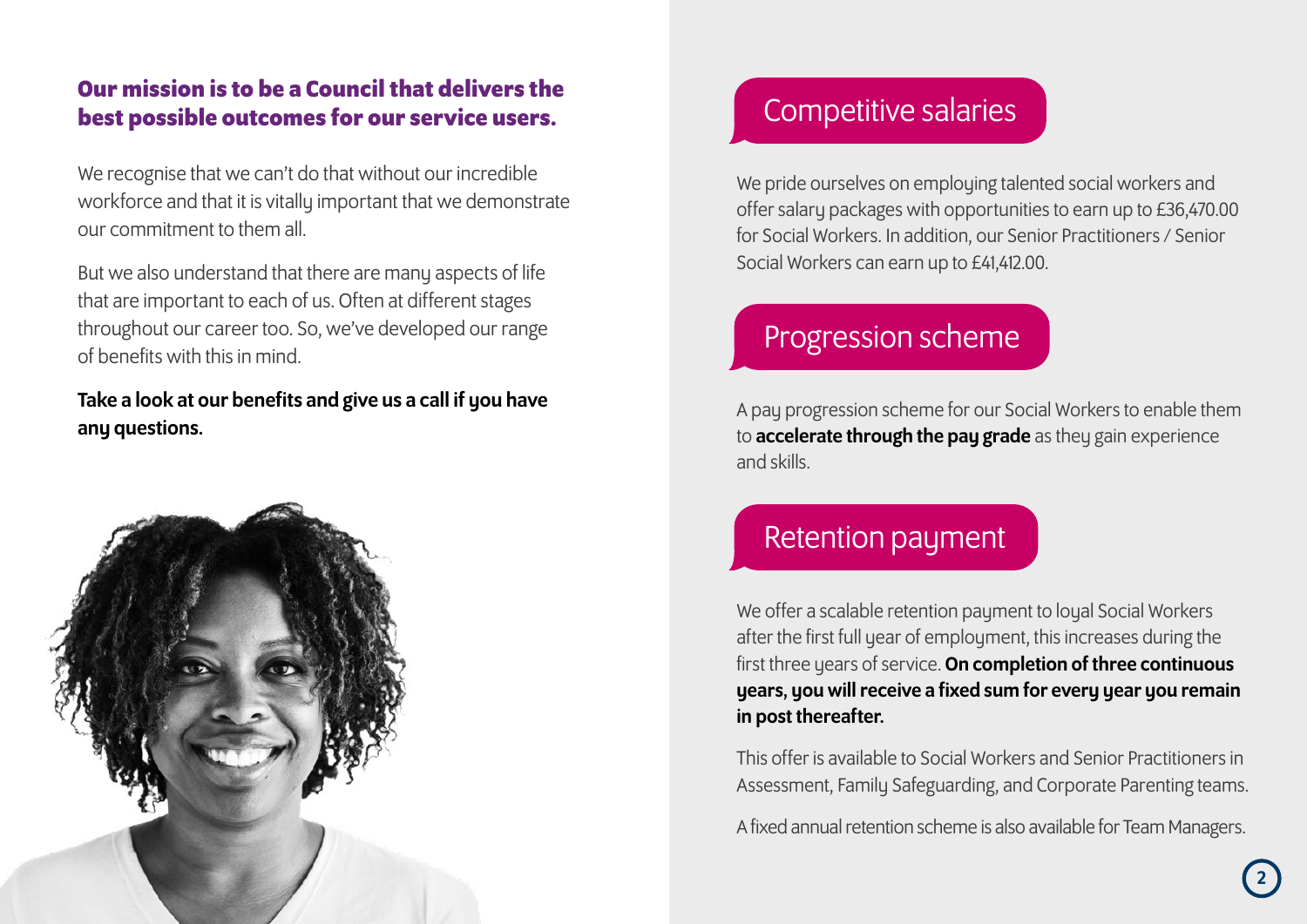#### Pension schemes

You are eligible to join the Local Government Pension Scheme (LGPS). This scheme is one of the most important benefits we can offer.

You contribute a small percentage of your salary and CCC contributes a larger amount depending on how the pension fund performs. In addition, you are guaranteed defined benefits.

- $\cdot$  The scheme is flexible you can choose to pay less or more. and you can draw your benefits anytime from age 55 to 75.
- **Benefits include** a pension when you retire, immediate life cover (3 times your annual salary from day one), and illhealth protection. There are also benefits for your loved ones with pensions for dependants if you die (not something any of us like to think about but depending on your circumstances could be a precious safetu net).

#### Generous annual leave

You are entitled to a **generous annual leave** of 28 days from your first day with the Council, in addition to flexible bank holidays, rising to 30 days.

You can also buy an additional four weeks of annual leave and have access to a year-long career break.

### Agile working

#### The Council is committed to offering a variety of ways

of working. We have learnt a lot during the pandemic and we know that balancing work-life and family-life can be challenging, so we strive to accommodate flexible hours and work locations where possible.

We are currently working to a hybrid model with partremote options available, while still supporting colleagues in offices and ensuring service users continue to be seen face to face.

### Relocation

#### We welcome Social Workers from all over the countru.

If you're interested in making the move to Cambridgeshire. we offer a relocation package of up to £8,000 for qualified Social Workers. The Council provides this contribution to help you set up in your new location and make your move as seamless as possible.

We're a friendly bunch, so your future managers and our HR team will keep in touch throughout your move to answer questions and ensure you settle into your new surroundings as quickly as possible.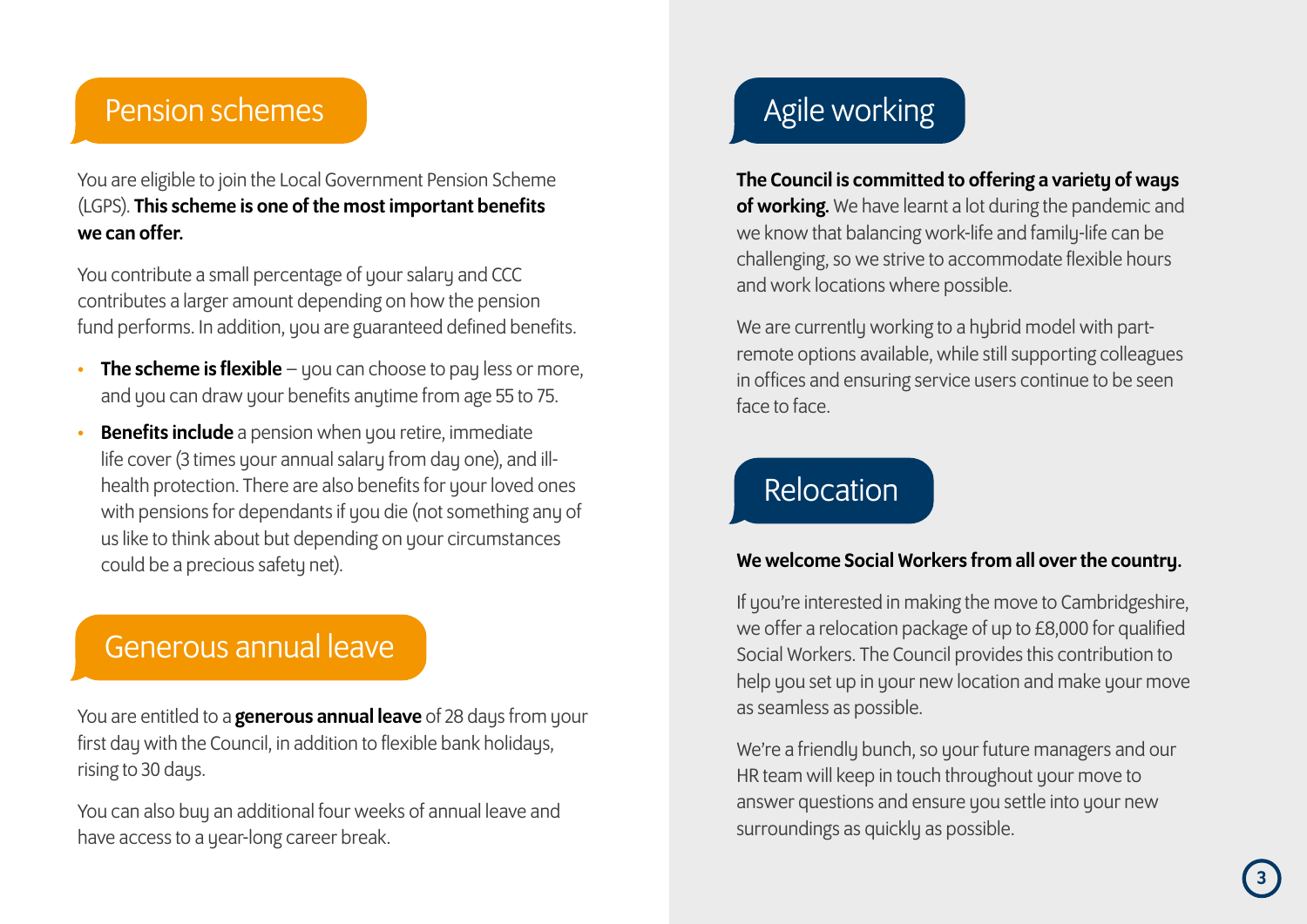### Family-friendly policies

You have access to a number of **family-friendly policies** to help you maintain a healthy work-life balance.

These include generous maternity provisions, paternity leave, adoption leave, and parental leave.

### Great locations

You can work across a range of great locations, enabling you to meet other teams, access lots of information, transfer between teams effortlessly, and work more efficiently with families and colleagues.

#### Learning and development

You'll have access to a **wide range of training and** development opportunities offered by our dedicated Children's Social Care Development Team which includes career development coaching.

All career development is a crucial focus for the Council, and we encourage all our employees to take advantage of the training options. Conversations about your progression and development are held regularly as part of our appraisal process.

The Council has its own training and development centre that gives you access to a variety of training courses, qualifications, online learning (24/7), bespoke training, as well as leadership, management, and change expertise.

You can use these opportunities to gain knowledge, acquire new skills directly related to your job, and develop and support your future career aspirations.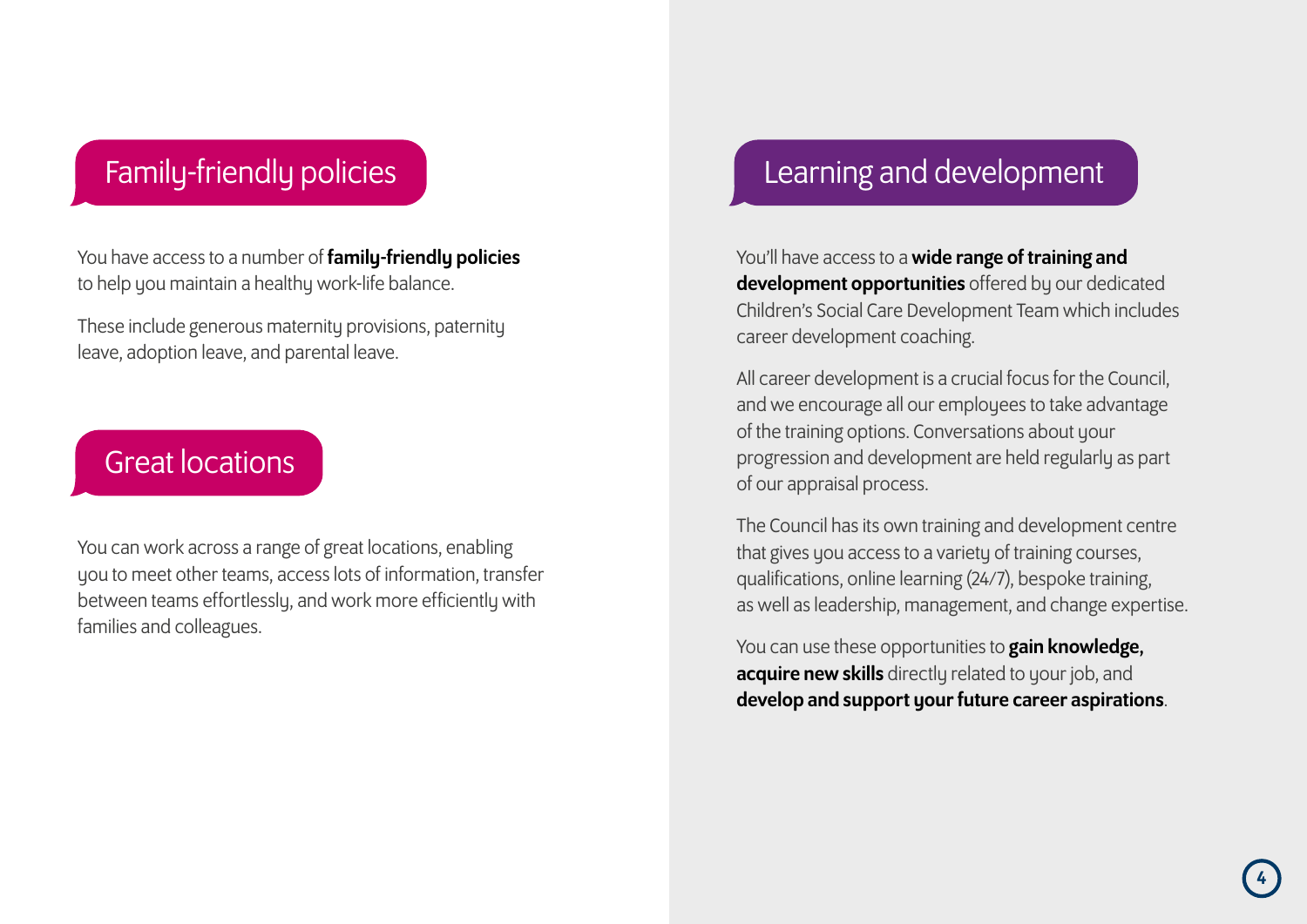#### We concern ourselves with your wellbeing

We have a comprehensive wellbeing offer which includes regular talks and webinars, support mechanisms, and hints and tips.

#### Employee Assistance Programme

Because everyone goes through difficult times in life, the Council has confidential and free support 24/7 through our Employee Assistance Programme.

Services available include:

- Counselling support
- Legal information
- Bereavement assistance
- Medical information
- Online self-help tools.

### Mental health support

In addition to our Employee Assistance Programme, the Council has a well-established mental health and wellbeing programme.

The programme offers you access to:

- Mental Health First Aiders
- One-to-one mental health support through Remploy – an NHS wellbeing support service for health and care staff
- Mental health workshops run by the Wellbeing Group.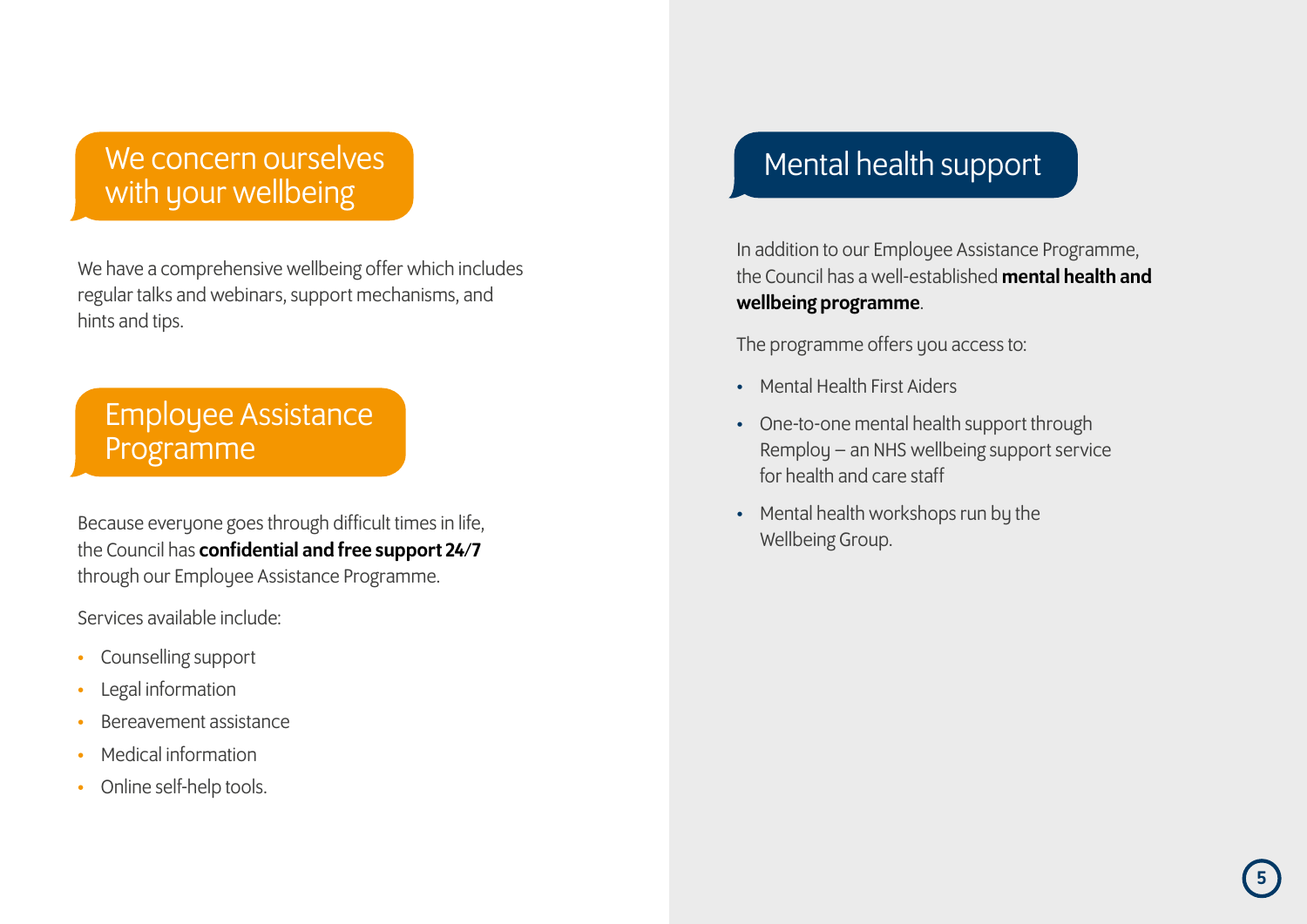Drive away in a brand-new car with our Tusker Cars Lease Scheme. The scheme includes replacement tyres, motor insurance, service & maintenance, breakdown cover, and accident support. But, of course, you'll need to add fuel to keep moving.

The scheme is a salary sacrifice scheme whereby you offset some of your monthly salary to buy a new car and benefit from tax and national insurance savings.

Other benefits include:

- annual road tax
- roadside assistance
- relief when your car is off the road
- doorstep delivery.

### Tusker Lease Cars Current Current Current Current Current Current Current Current Current Current Current Curr

#### Cycle to work. Get active and save money. What's not to like?

Our Cycle to Work Scheme lets you offset some of your monthly salary to buy a new bike. In addition, you benefit from tax and national insurance savings and get fit too.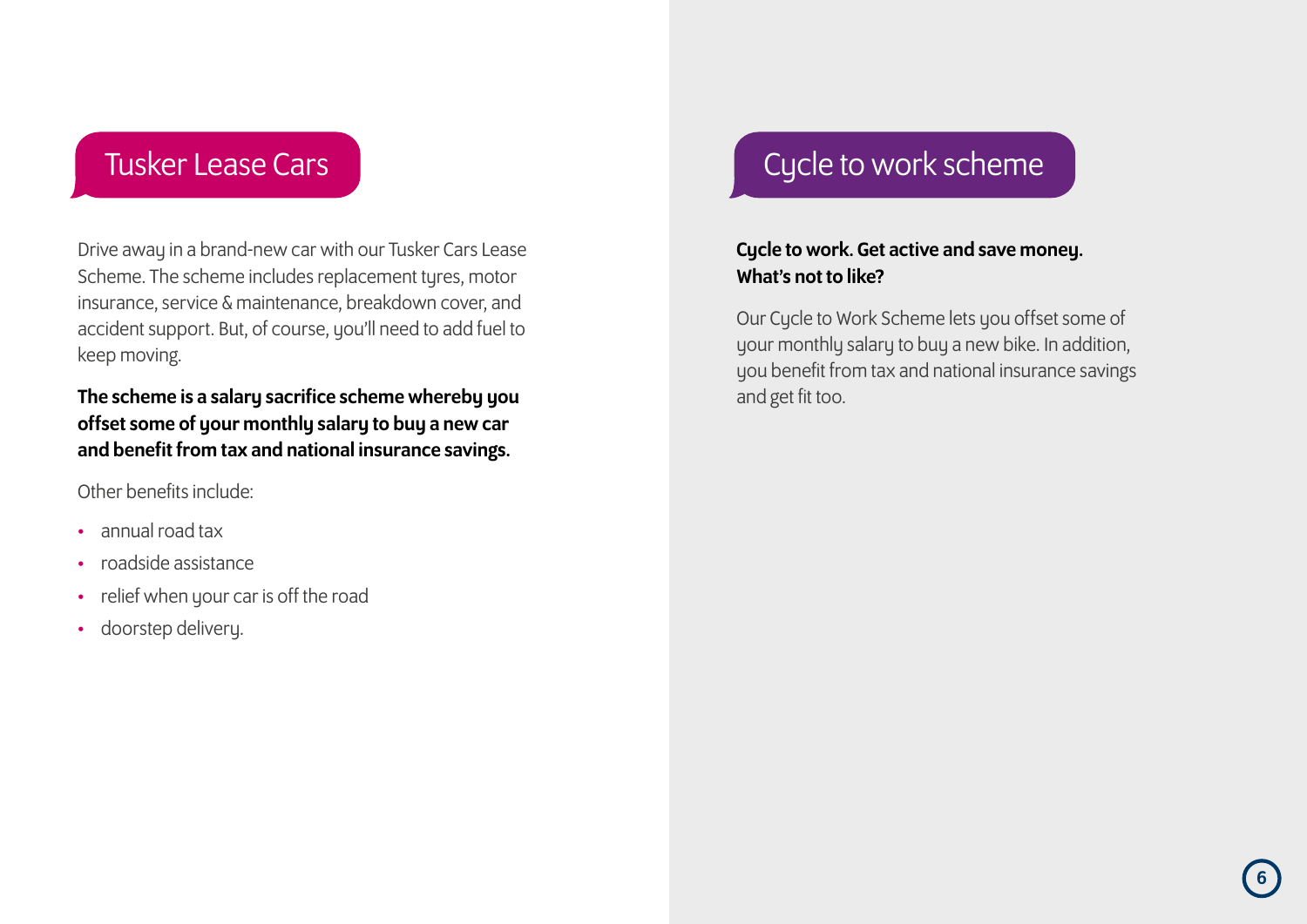#### Employee discounts

#### You have access to various discounts across a range of shops, restaurants, holidays, utilities and days out.

These include but are not limited to Tesco, Chessington World of Adventure, New Look, Warner Leisure Hotels, and Empire Cinemas. In addition, you have access to a free pass, workout and exercise tips from Pure Gum, and a 50% discount to Unit Gym at our head office.

#### Employee awards

We believe that our Social Workers deserve recognition and gratitude for their hard work, which is why we have employee awards to thank those who have gone above and beyond.

#### Refer a friend scheme

#### **Social Workers**

We understand that Social Workers create networks and support each other. So we want to reward you with a **bonus** payment of £350 if you introduce a Social Worker candidate whom we subsequently employ as a result of that introduction.

#### **Foster Carers**

Earn up to £300 in Highstreet vouchers when you recommend a friend to foster care who is then approved.

## Charity donations

Pennies From Heaven Charity Donation. This is a scheme whereby your pay is rounded down to the nearest pound, and the excess pennies go directly to the charity. For more information on Pennies from Heaven, see: www.penniesfromheaven.co.uk